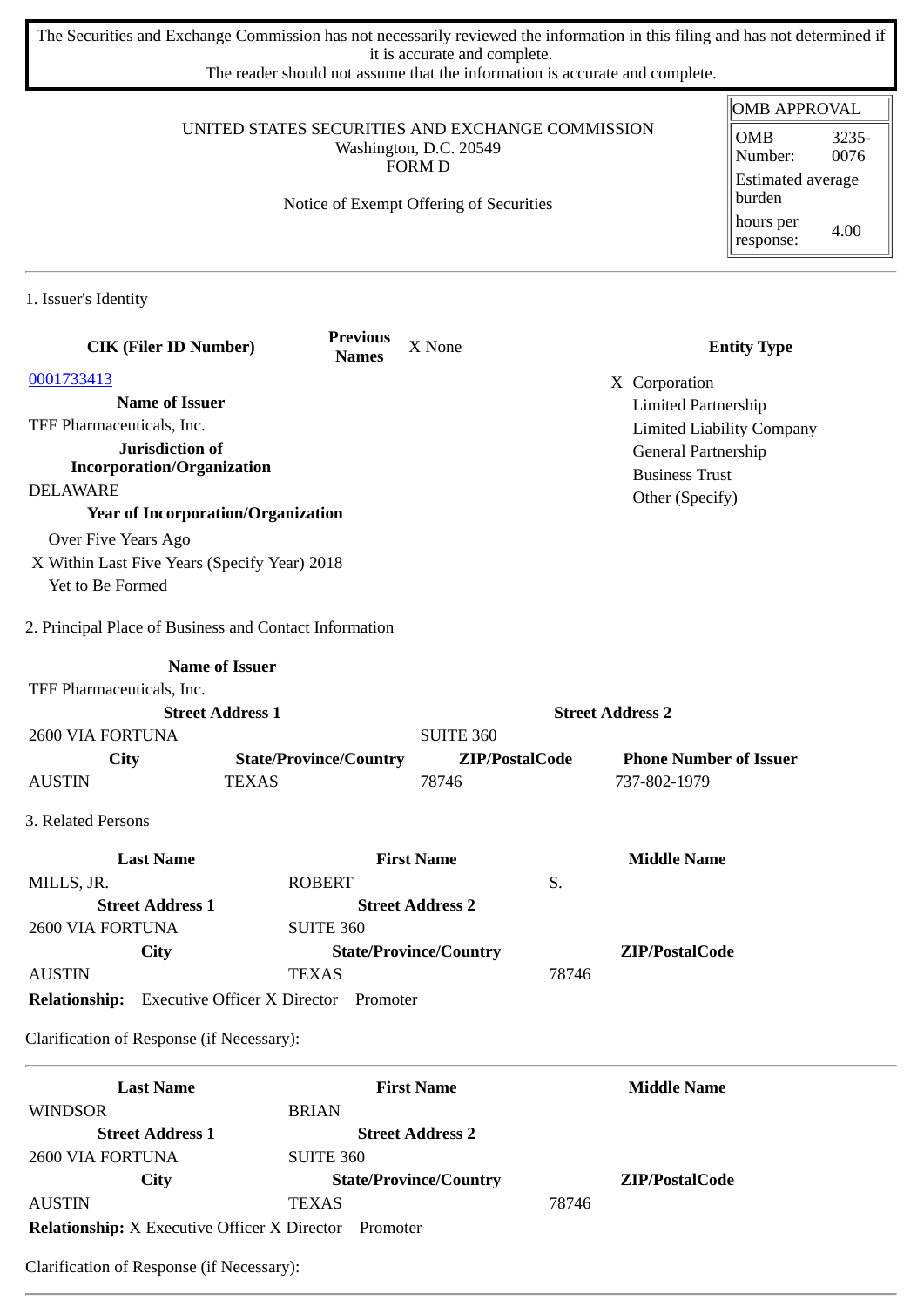| <b>Last Name</b>                                             | <b>First Name</b>             | <b>Middle Name</b> |
|--------------------------------------------------------------|-------------------------------|--------------------|
| <b>COLEMAN</b>                                               | <b>KIRK</b>                   |                    |
| <b>Street Address 1</b>                                      | <b>Street Address 2</b>       |                    |
| 2600 VIA FORTUNA                                             | <b>SUITE 360</b>              |                    |
| <b>City</b>                                                  | <b>State/Province/Country</b> | ZIP/PostalCode     |
| <b>AUSTIN</b>                                                | <b>TEXAS</b>                  | 78746              |
| <b>Relationship:</b> X Executive Officer                     | Director Promoter             |                    |
| Clarification of Response (if Necessary):                    |                               |                    |
| <b>Last Name</b>                                             | <b>First Name</b>             | <b>Middle Name</b> |
| <b>FLETCHER</b>                                              | <b>AARON</b>                  |                    |
| <b>Street Address 1</b>                                      | <b>Street Address 2</b>       |                    |
| 2600 VIA FORTUNA                                             | <b>SUITE 360</b>              |                    |
| <b>City</b>                                                  | <b>State/Province/Country</b> | ZIP/PostalCode     |
| <b>AUSTIN</b>                                                | <b>TEXAS</b>                  | 78746              |
| <b>Relationship:</b> Executive Officer X Director Promoter   |                               |                    |
| Clarification of Response (if Necessary):                    |                               |                    |
| <b>Last Name</b>                                             | <b>First Name</b>             | <b>Middle Name</b> |
| <b>MATTES</b>                                                | <b>GLENN</b>                  |                    |
| <b>Street Address 1</b>                                      | <b>Street Address 2</b>       |                    |
| 2600 VIA FORTUNA                                             | <b>SUITE 360</b>              |                    |
| City                                                         | <b>State/Province/Country</b> | ZIP/PostalCode     |
| <b>AUSTIN</b>                                                | <b>TEXAS</b>                  | 78746              |
| <b>Relationship:</b> X Executive Officer X Director Promoter |                               |                    |
|                                                              |                               |                    |
| Clarification of Response (if Necessary):                    |                               |                    |
| <b>Last Name</b>                                             | <b>First Name</b>             | <b>Middle Name</b> |
| <b>ROCAMBOLI</b>                                             | <b>STEPHEN</b>                |                    |
| <b>Street Address 1</b>                                      | <b>Street Address 2</b>       |                    |
| 2600 VIA FORTUNA                                             | <b>SUITE 360</b>              |                    |
| <b>City</b>                                                  | <b>State/Province/Country</b> | ZIP/PostalCode     |
| <b>AUSTIN</b>                                                | <b>TEXAS</b>                  | 78746              |
| Relationship: Executive Officer X Director Promoter          |                               |                    |
| Clarification of Response (if Necessary):                    |                               |                    |
| <b>Last Name</b>                                             | <b>First Name</b>             | <b>Middle Name</b> |
| WEISMAN                                                      | <b>HARLAN</b>                 |                    |
| <b>Street Address 1</b>                                      | <b>Street Address 2</b>       |                    |
| 2600 VIA FORTUNA                                             | <b>SUITE 360</b>              |                    |
| <b>City</b>                                                  | <b>State/Province/Country</b> | ZIP/PostalCode     |
| <b>AUSTIN</b>                                                | <b>TEXAS</b>                  | 78746              |
| <b>Relationship:</b> Executive Officer X Director Promoter   |                               |                    |
| Clarification of Response (if Necessary):                    |                               |                    |
|                                                              |                               |                    |
| <b>Last Name</b>                                             | <b>First Name</b>             | <b>Middle Name</b> |
| <b>THURMAN</b>                                               | <b>RANDY</b>                  |                    |
| <b>Street Address 1</b>                                      | <b>Street Address 2</b>       |                    |
| 2600 VIA FORTUNA                                             | <b>SUITE 360</b>              |                    |
| City                                                         | <b>State/Province/Country</b> | ZIP/PostalCode     |
| <b>AUSTIN</b>                                                | <b>TEXAS</b>                  | 78746              |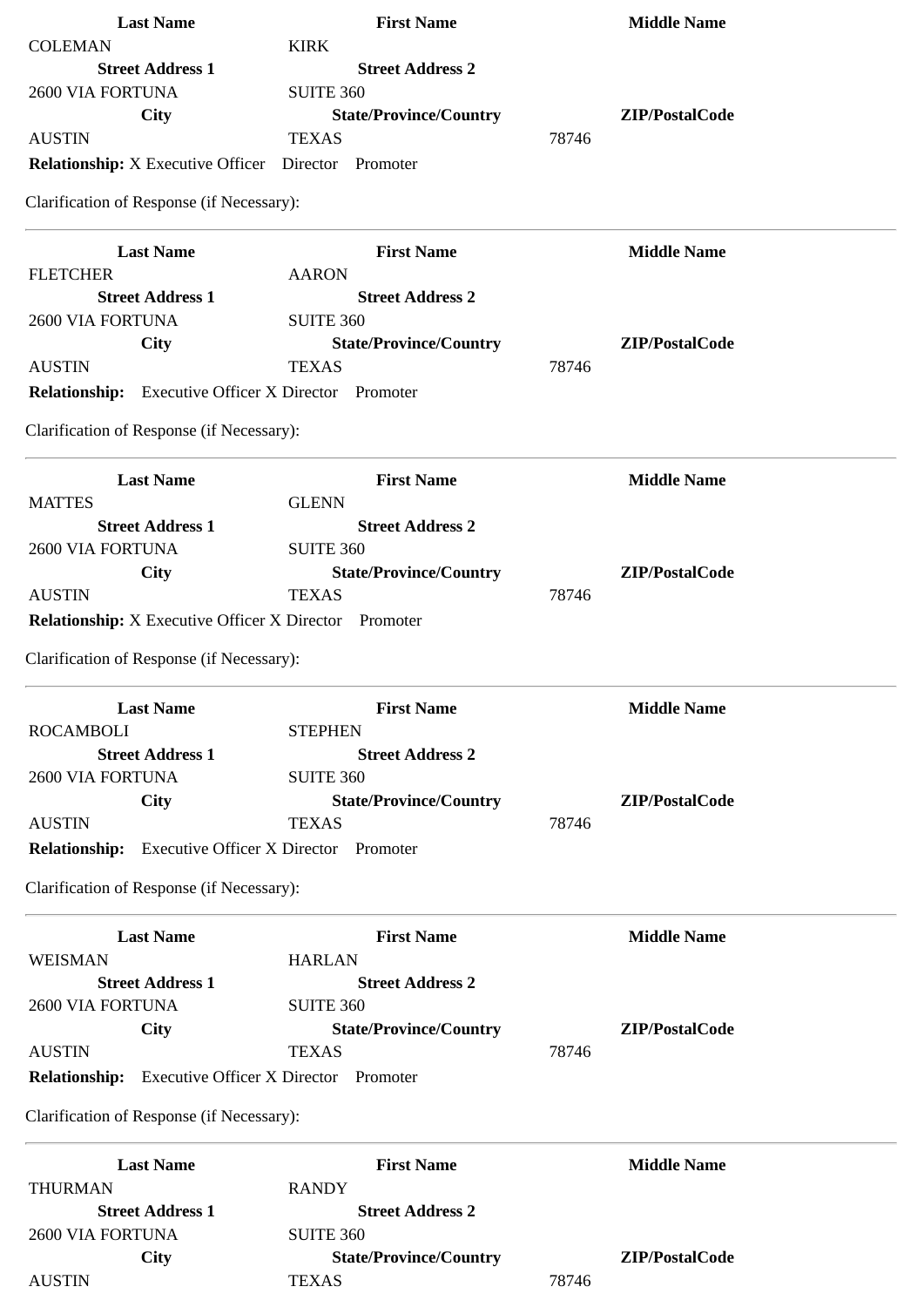## **Relationship:** Executive Officer X Director Promoter

Clarification of Response (if Necessary):

|                         | <b>Last Name</b>                             | <b>First Name</b>             |       | <b>Middle Name</b> |
|-------------------------|----------------------------------------------|-------------------------------|-------|--------------------|
| <b>FAIRBAIRN</b>        |                                              | MALCOLM                       |       |                    |
|                         | <b>Street Address 1</b>                      | <b>Street Address 2</b>       |       |                    |
| <b>2600 VIA FORTUNA</b> |                                              | SUITE 360                     |       |                    |
|                         | City                                         | <b>State/Province/Country</b> |       | ZIP/PostalCode     |
| <b>AUSTIN</b>           |                                              | <b>TEXAS</b>                  | 78746 |                    |
| <b>Relationship:</b>    | <b>Executive Officer X Director</b> Promoter |                               |       |                    |

Clarification of Response (if Necessary):

## 4. Industry Group

| Agriculture                                           |                | <b>Health Care</b>         | Retailing                 |
|-------------------------------------------------------|----------------|----------------------------|---------------------------|
| <b>Banking &amp; Financial Services</b>               |                | Biotechnology              | <b>Restaurants</b>        |
| <b>Commercial Banking</b>                             |                | <b>Health Insurance</b>    | Technology                |
| Insurance                                             |                | Hospitals & Physicians     | Computers                 |
| Investing<br><b>Investment Banking</b>                |                | X Pharmaceuticals          | Telecommunications        |
| Pooled Investment Fund                                |                | Other Health Care          | Other Technology          |
| Is the issuer registered as                           |                | Manufacturing              | Travel                    |
| an investment company under<br>the Investment Company |                | <b>Real Estate</b>         | Airlines & Airports       |
| Act of 1940?                                          |                | Commercial                 | Lodging & Conventions     |
| Yes                                                   | N <sub>0</sub> | Construction               | Tourism & Travel Services |
| Other Banking & Financial Services                    |                | <b>REITS &amp; Finance</b> | Other Travel              |
| <b>Business Services</b>                              |                | Residential                | Other                     |
| Energy                                                |                | <b>Other Real Estate</b>   |                           |
| Coal Mining                                           |                |                            |                           |
| <b>Electric Utilities</b>                             |                |                            |                           |
| <b>Energy Conservation</b>                            |                |                            |                           |

Environmental Services

Oil & Gas

Other Energy

# 5. Issuer Size

| <b>Revenue Range</b>             | OR | <b>Aggregate Net Asset Value Range</b> |
|----------------------------------|----|----------------------------------------|
| No Revenues                      |    | No Aggregate Net Asset Value           |
| $$1 - $1,000,000$                |    | $$1 - $5,000,000$                      |
| $$1,000,001 - $5,000,000$        |    | \$5,000,001 - \$25,000,000             |
| $$5,000,001 -$<br>\$25,000,000   |    | \$25,000,001 - \$50,000,000            |
| $$25,000,001 -$<br>\$100,000,000 |    | \$50,000,001 - \$100,000,000           |
| Over \$100,000,000               |    | Over \$100,000,000                     |
| X Decline to Disclose            |    | Decline to Disclose                    |
| Not Applicable                   |    | Not Applicable                         |
|                                  |    |                                        |

6. Federal Exemption(s) and Exclusion(s) Claimed (select all that apply)

Rule 504(b)(1) (not (i), (ii) or (iii)) Investment Company Act Section 3(c)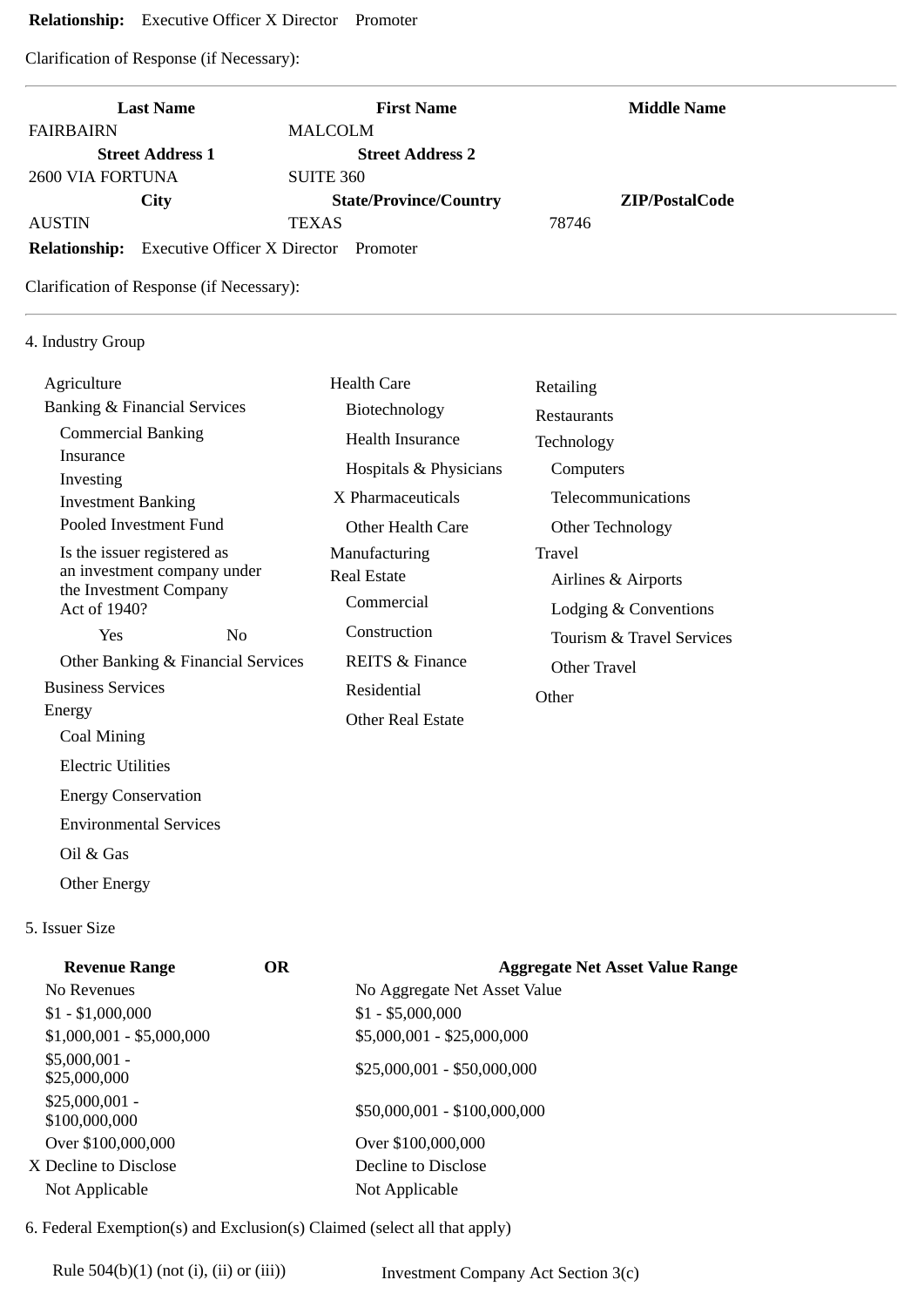| Rule 504 (b)(1)(i)                                                                                                                     | Section $3(c)(1)$       |                           | Section $3(c)(9)$                  |        |                    |
|----------------------------------------------------------------------------------------------------------------------------------------|-------------------------|---------------------------|------------------------------------|--------|--------------------|
| Rule 504 (b)(1)(ii)                                                                                                                    | Section $3(c)(2)$       |                           | Section $3(c)(10)$                 |        |                    |
| Rule 504 (b)(1)(iii)                                                                                                                   | Section $3(c)(3)$       |                           | Section $3(c)(11)$                 |        |                    |
| X Rule 506(b)<br>Rule $506(c)$                                                                                                         | Section $3(c)(4)$       |                           | Section $3(c)(12)$                 |        |                    |
| Securities Act Section 4(a)(5)                                                                                                         | Section $3(c)(5)$       |                           | Section $3(c)(13)$                 |        |                    |
|                                                                                                                                        | Section $3(c)(6)$       |                           | Section $3(c)(14)$                 |        |                    |
|                                                                                                                                        | Section $3(c)(7)$       |                           |                                    |        |                    |
|                                                                                                                                        |                         |                           |                                    |        |                    |
| 7. Type of Filing                                                                                                                      |                         |                           |                                    |        |                    |
| X New Notice Date of First Sale 2020-08-10<br>Amendment                                                                                | First Sale Yet to Occur |                           |                                    |        |                    |
| 8. Duration of Offering                                                                                                                |                         |                           |                                    |        |                    |
| Does the Issuer intend this offering to last more than one year?                                                                       |                         | Yes X No                  |                                    |        |                    |
| 9. Type(s) of Securities Offered (select all that apply)                                                                               |                         |                           |                                    |        |                    |
| X Equity                                                                                                                               |                         |                           | Pooled Investment Fund Interests   |        |                    |
| Debt                                                                                                                                   |                         |                           | Tenant-in-Common Securities        |        |                    |
| Option, Warrant or Other Right to Acquire Another Security                                                                             |                         |                           | <b>Mineral Property Securities</b> |        |                    |
| Security to be Acquired Upon Exercise of Option, Warrant or<br>Other Right to Acquire Security                                         |                         | Other (describe)          |                                    |        |                    |
| 10. Business Combination Transaction                                                                                                   |                         |                           |                                    |        |                    |
| Is this offering being made in connection with a business combination transaction, such<br>as a merger, acquisition or exchange offer? |                         |                           | Yes X No                           |        |                    |
| Clarification of Response (if Necessary):                                                                                              |                         |                           |                                    |        |                    |
| 11. Minimum Investment                                                                                                                 |                         |                           |                                    |        |                    |
| Minimum investment accepted from any outside investor \$0 USD                                                                          |                         |                           |                                    |        |                    |
| 12. Sales Compensation                                                                                                                 |                         |                           |                                    |        |                    |
| Recipient                                                                                                                              |                         | Recipient CRD Number None |                                    |        |                    |
| Jefferies LLC                                                                                                                          | 2347                    |                           |                                    |        |                    |
| (Associated) Broker or Dealer X None                                                                                                   | Number                  |                           | (Associated) Broker or Dealer CRD  | X None |                    |
| None                                                                                                                                   | None                    |                           |                                    |        |                    |
| <b>Street Address 1</b>                                                                                                                |                         |                           | <b>Street Address 2</b>            |        |                    |
| 520 MADISON AVENUE                                                                                                                     |                         |                           |                                    |        |                    |
| City                                                                                                                                   |                         | State/Province/Country    |                                    |        | ZIP/Postal<br>Code |
| <b>NEW YORK</b>                                                                                                                        | <b>NEW YORK</b>         |                           |                                    |        | 10022              |
| State(s) of Solicitation (select all that apply)<br>Check "All States" or check individual                                             | All<br><b>States</b>    | Foreign/non-US            |                                    |        |                    |
| <b>States</b>                                                                                                                          |                         |                           |                                    |        |                    |
| <b>CALIFORNIA</b>                                                                                                                      |                         |                           |                                    |        |                    |
| CONNECTICUT                                                                                                                            |                         |                           |                                    |        |                    |
| NEW YORK<br><b>NORTH CAROLINA</b>                                                                                                      |                         |                           |                                    |        |                    |
| <b>TEXAS</b>                                                                                                                           |                         |                           |                                    |        |                    |

WASHINGTON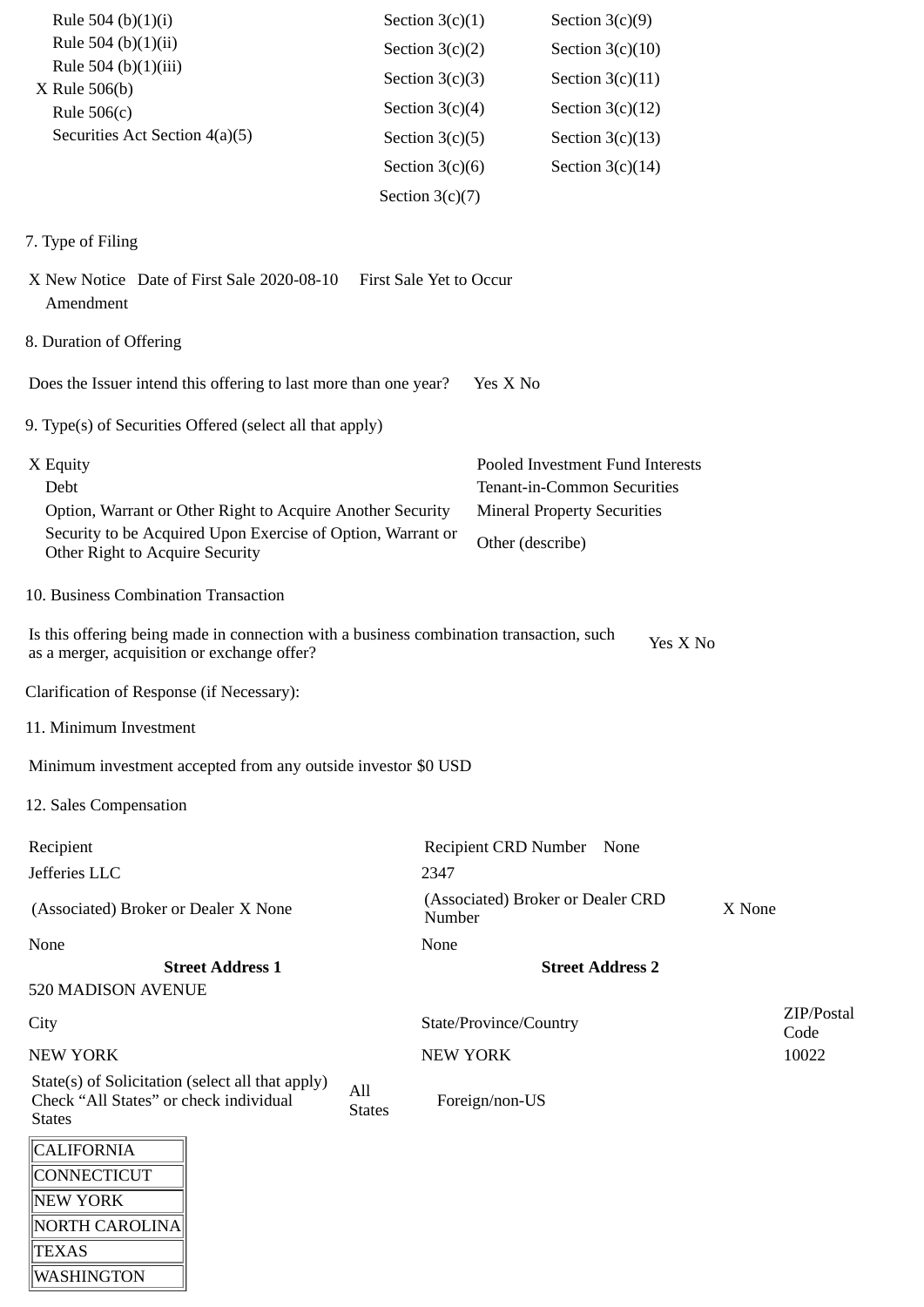13. Offering and Sales Amounts

| <b>Total Offering Amount</b> | \$25,913,560 USD or Indefinite |                       |
|------------------------------|--------------------------------|-----------------------|
| <b>Total Amount Sold</b>     | \$25,913,560 USD               |                       |
| Total Remaining to be Sold   |                                | \$0 USD or Indefinite |

Clarification of Response (if Necessary):

14. Investors

Select if securities in the offering have been or may be sold to persons who do not qualify as accredited investors, and enter the number of such non-accredited investors who already have invested in the offering. Regardless of whether securities in the offering have been or may be sold to persons who do not qualify as accredited investors, enter the total number of investors who already have invested in the offering:

15. Sales Commissions & Finder's Fees Expenses

Provide separately the amounts of sales commissions and finders fees expenses, if any. If the amount of an expenditure is not known, provide an estimate and check the box next to the amount.

23

| <b>Sales Commissions</b> | \$1,554,814 USD Estimate |  |
|--------------------------|--------------------------|--|
| Finders' Fees            | \$0 USD Estimate         |  |

Clarification of Response (if Necessary):

16. Use of Proceeds

Provide the amount of the gross proceeds of the offering that has been or is proposed to be used for payments to any of the persons required to be named as executive officers, directors or promoters in response to Item 3 above. If the amount is unknown, provide an estimate and check the box next to the amount.

\$0 USD Estimate

Clarification of Response (if Necessary):

Signature and Submission

Please verify the information you have entered and review the Terms of Submission below before signing and clicking SUBMIT below to file this notice.

#### Terms of Submission

In submitting this notice, each issuer named above is:

- Notifying the SEC and/or each State in which this notice is filed of the offering of securities described and undertaking to furnish them, upon written request, in the accordance with applicable law, the information furnished to offerees.\*
- Irrevocably appointing each of the Secretary of the SEC and, the Securities Administrator or other legally designated officer of the State in which the issuer maintains its principal place of business and any State in which this notice is filed, as its agents for service of process, and agreeing that these persons may accept service on its behalf, of any notice, process or pleading, and further agreeing that such service may be made by registered or certified mail, in any Federal or state action, administrative proceeding, or arbitration brought against the issuer in any place subject to the jurisdiction of the United States, if the action, proceeding or arbitration (a) arises out of any activity in connection with the offering of securities that is the subject of this notice, and (b) is founded, directly or indirectly, upon the provisions of: (i) the Securities Act of 1933, the Securities Exchange Act of 1934, the Trust Indenture Act of 1939, the Investment Company Act of 1940, or the Investment Advisers Act of 1940, or any rule or regulation under any of these statutes, or (ii) the laws of the State in which the issuer maintains its principal place of business or any State in which this notice is filed.
- Certifying that, if the issuer is claiming a Regulation D exemption for the offering, the issuer is not disqualified from relying on Rule 504 or Rule 506 for one of the reasons stated in Rule 504(b)(3) or Rule 506(d).

Each Issuer identified above has read this notice, knows the contents to be true, and has duly caused this notice to be signed on its behalf by the undersigned duly authorized person.

For signature, type in the signer's name or other letters or characters adopted or authorized as the signer's signature.